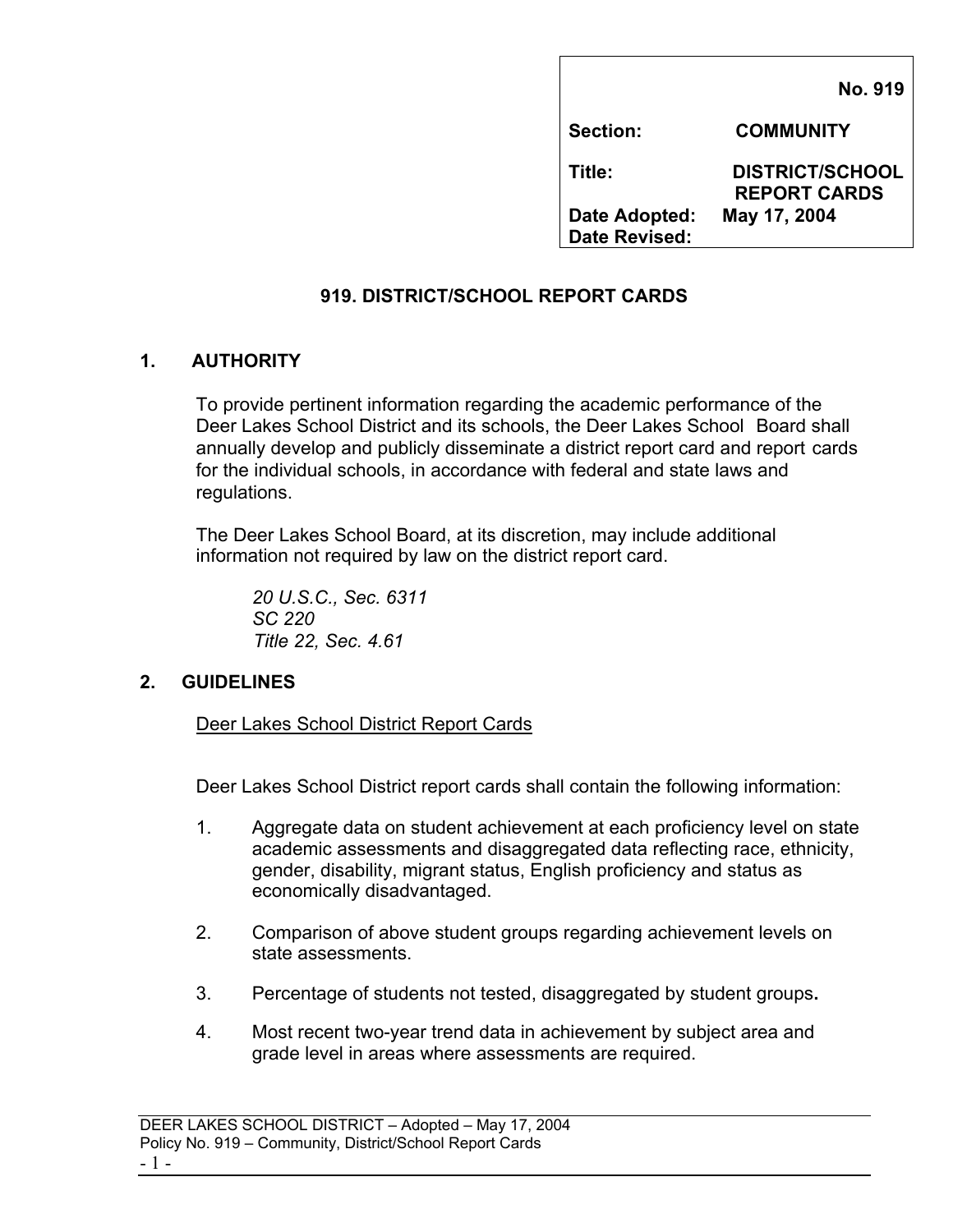- 5. Aggregate data on state indicators to determine Adequate Yearly Progress (AYP), such as attendance rates for elementary schools.
- 6. Graduation rates for secondary schools, disaggregated by student groups.
- 7. Information on district's performance regarding Adequate Yearly Progress (AYP) and the number, percentage and names of schools identified for improvement, including how long they have been so identified.
- 8. Professional qualifications of teachers and percentage of teachers with emergency or provisional credentials.
- 9. Percentage of classes not taught by highly qualified teachers, in the aggregate and disaggregated by schools in the top quartile and bottom quartile of poverty,
- 10. Comparison of district students' achievements on state assessments to students in the state as a whole.

*20 U.S.C., Sec. 6311* 

## **School Report Cards**

School report cards shall contain the following information:

- 1. Same information contained on the district report card.
- 2. Whether the school has been identified for improvement.
- 3. Information that compares the school's students' achievement on state assessments and indicators of Adequate Yearly Progress (AYP) to students in the district and the state as a whole.

*20 U.S.C., Sec. 6311* 

# **3. DELEGATION OF RESPONSIBILITY**

The Superintendent or designee shall be responsible to ensure:

1. Required information is annually updated and posted.